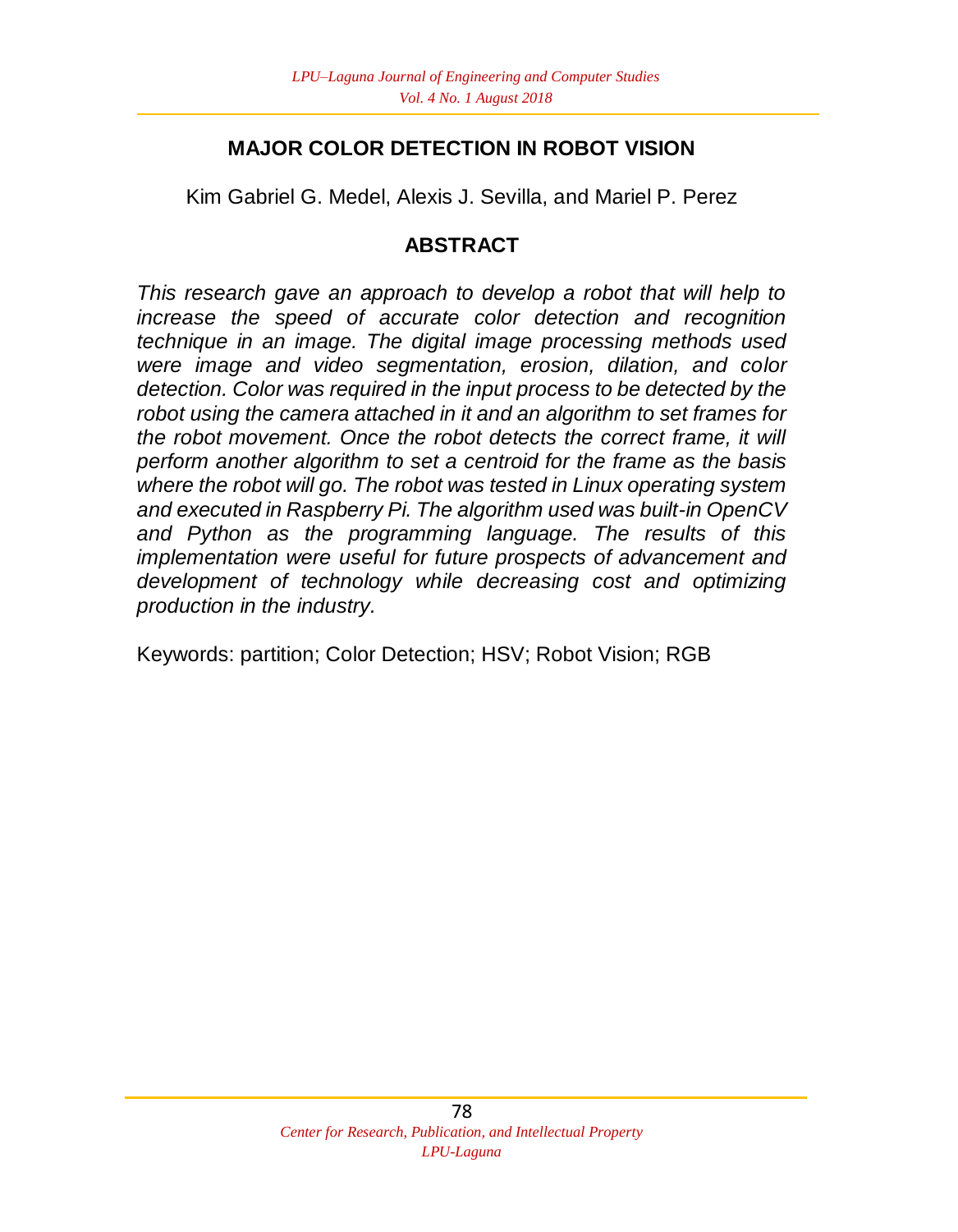### **INTRODUCTION**

A vivid perception of colors within the setting is very important to interpret advanced scenes and specifically, recognizing the objects in this.With millions of different ways and areas that uses color, the need for advancement and development is useful especially connecting it with technology. Through robots, the simplest way to detect colors is by using the filters of three main colors and compare the value on the light reflected on it. The researchers proposed a robot which will increase the speed of color detection procedure, provide an accurate and decreased cost detection process, and optimize production in the industry. The significance of this project can be estimated from its current utilization and future prospects of advancements.

For many years, recognizing objects in images using color detection process has been attracting problems in computer vision. Accurate detection is still a challenging task due to different variable appearance and ranges. Though significant advances have been made in understanding color recognition, a fundamental aspect of this process was poorly understood and studied which caused lack of development and production of autonomous robots in the Philippines.

For students, teachers, researchers and developers, it will be a great example on designing and developing a robust image processing applications and robots that are widely used in the industry, as well as in the academy. Furthermore, this research can be easily used as a platform to test and learn more advanced image processing, such as object detection and face recognition using camera input.

To solve this difficulty, the researchers used an algorithm to design and create a robot that will have respective functions and features to integrate color recognition, detection and test, and troubleshoot the efficiency of the proposed robot.

# **REVIEW OF RELATED LITERATURE**

One of the most important applications for digital image is detecting color and locating objects. This is so useful nowadays because you can save more time by applying this method to easily detect a color and locate an object. The aim of this study was to detect and allocate a mango using the techniques for shape recognition. This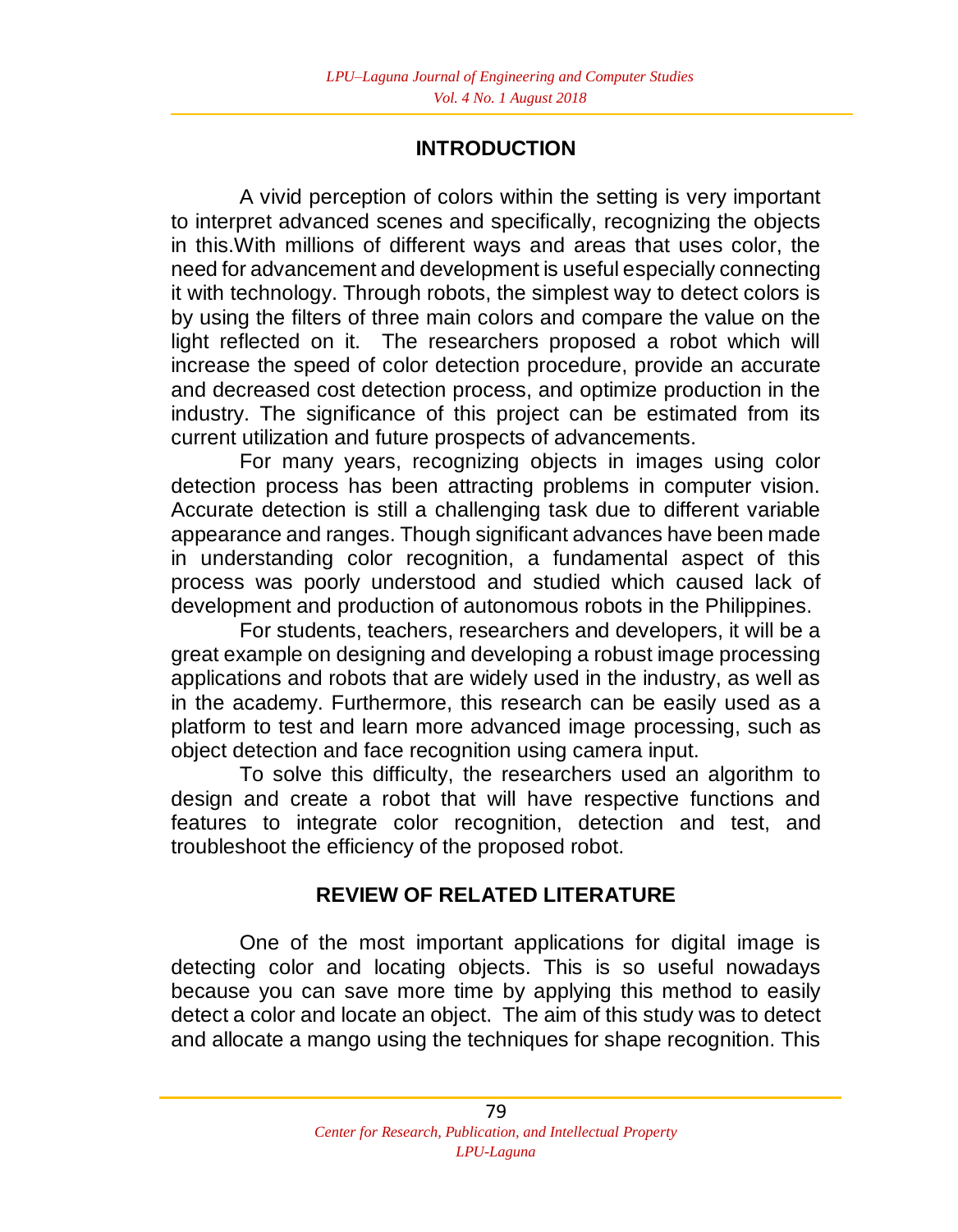examination utilized MATLAB to consequently identify the aggregate sum of mango on a tree by using image processing techniques. [1]

An investigation was proposed to make another picture division strategy in 2001 for joining an enhanced Isotropic Edge Detector and a Fast-Entropic Thresholding method. An image obtained color edges to provide the major geometric structure. A developing seeded area was utilized as a part of this investigation, then supplanted by the centroids of the created homogeneous picture locales by joining the required well-ordered extra pixels. It was coordinated to give homogeneous picture correct and shut limits.[2]

This study applied new strategy for discovering in video pictures. These methods were color and edge information. It used grayscale image because of the function of the pixel that had changed to combine results and to address the delayed consequence of establishment subtraction. This was tolerant to scene mess, moderate light changes, and camera commotion and keeps running in a standard stage to identify a specific shading.[3]

### **TECHNICAL BACKGROUND**

### Technical Framework

In Color vision, there were two major theories that elaborate and explain the process of how color works. The first theory is the Trichromatic Theory. Young and Helmholtz completed analyses in which people balanced the intensity of 1, 2, and 3 light sources of various wavelengths with the goal that the mixture of light result in being matched to a single wavelength. People with ordinary vision requires three distinct wavelengths, the primary colors, to coordinate some other wavelength in the range. Steady with the trichromatic hypothesis, S (short wavelength), M (medium wavelength), and L (long wavelength) cones decide the impression of color.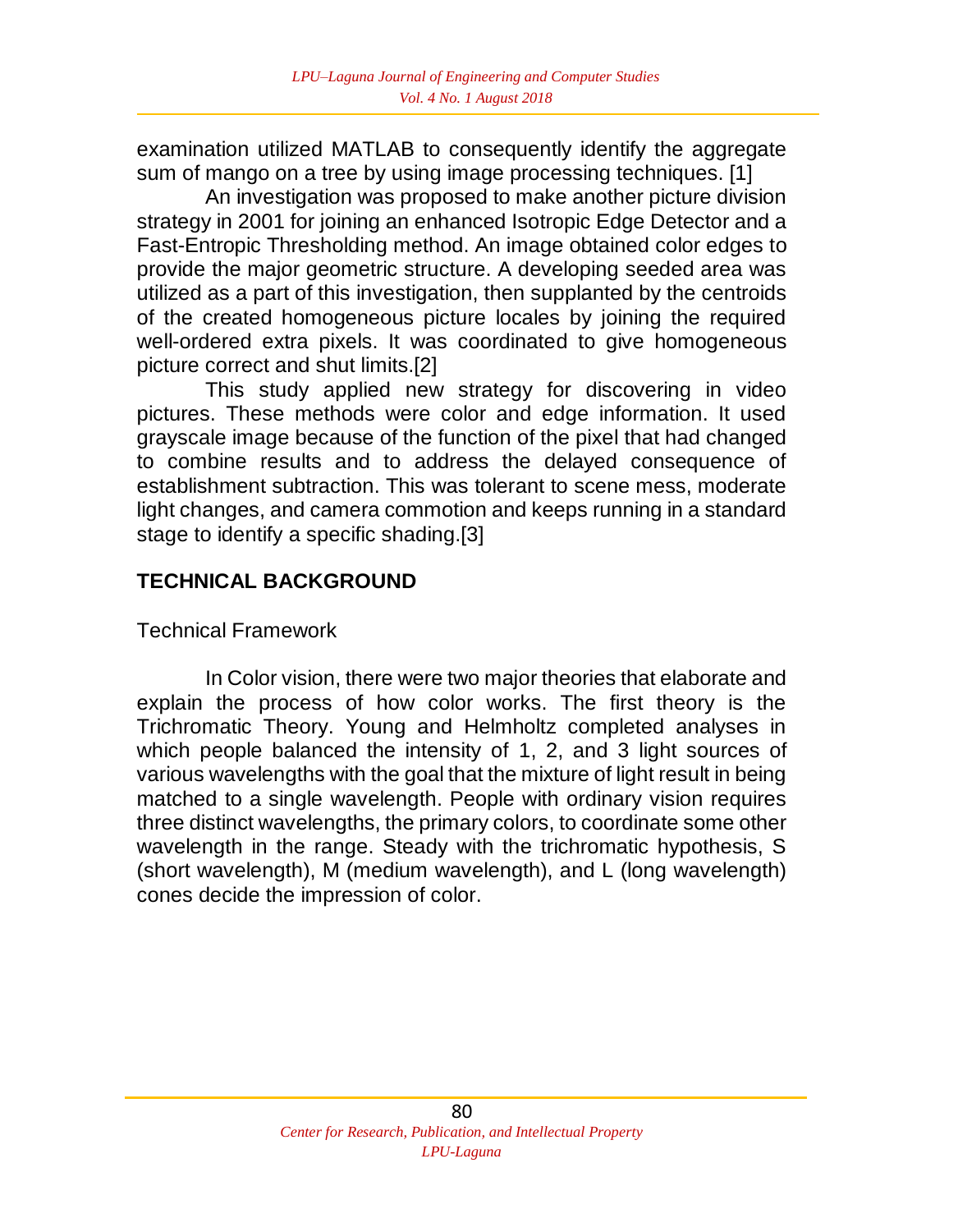

**Figure 1**. An image of Trichromatic Theory

The Trichromatic Theory alone cannot explain some phenomena of color perception, where the Opponent-Process Theory takes place. Ewald Hering developed this theory where it says that the cones are linked together forming three opposing pairs of colors. With this, no two component from the pair can be seen at a similar area, which clarifies why we don't experience such hues as "pale blue yellow" or "rosy green". This hypothesis likewise clarifies a few sorts of shading vision lack. For instance, individuals with dichromatic insufficiencies can coordinate a test field utilizing just two primaries. They will be confused with blue and yellow or green and red depending on their deficiency.



**Figure 2**. An image of Opponent-Process Theory

Fundamental Algorithms

Colors can be estimated and evaluated in different ways. A man's view of colors is a subjective procedure where the a part of the cerebrum reacts to what are delivered when approaching light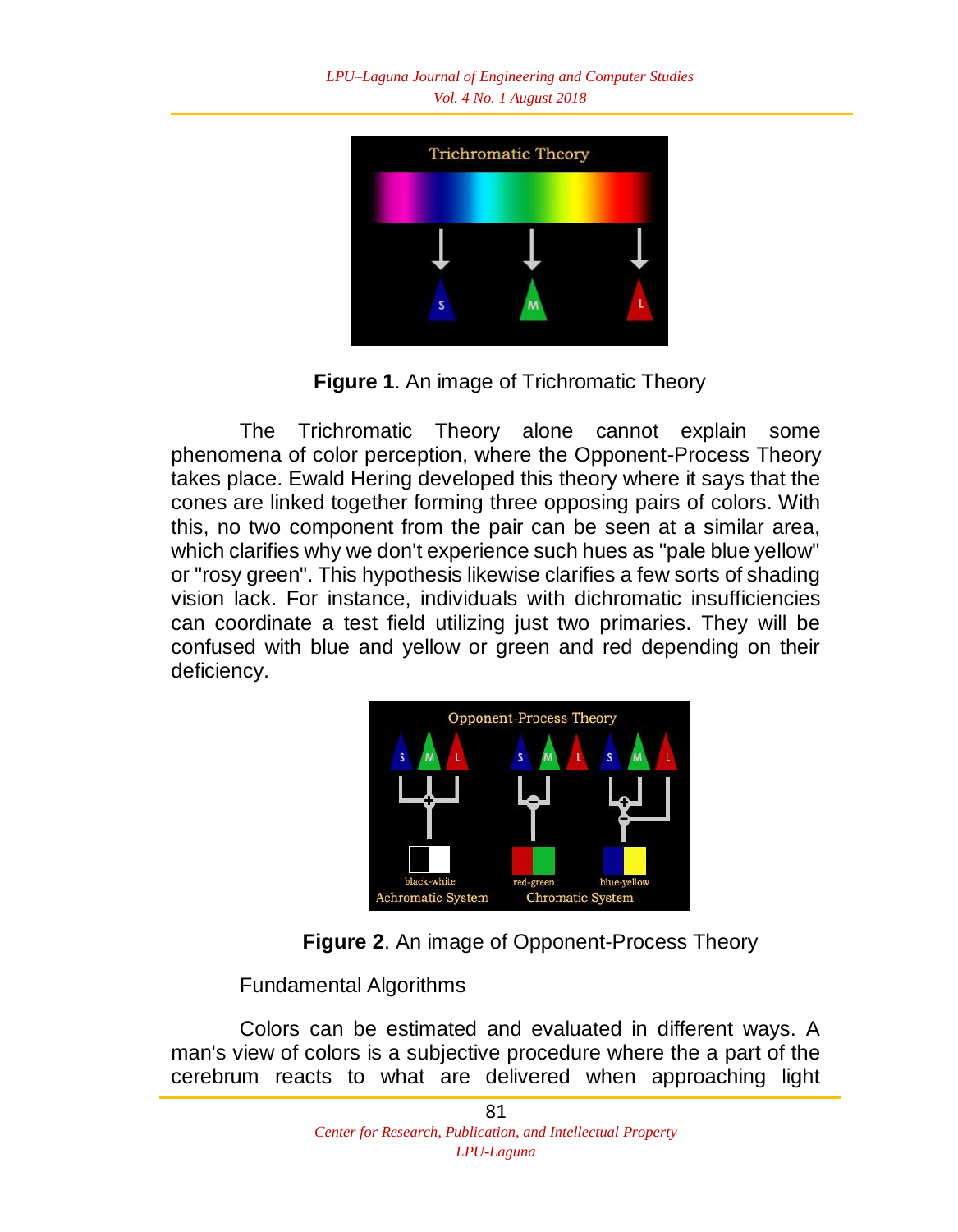responds with the few kinds of cone cells in the eye. Cones are one sort of photoreceptor, the little cells in the retina that react to light. Majority have 6 to 7 million cones, and every one of them are focused on a 0.3 millimeter spot on the retina called the fovea centralis.[4]

Generally, every individual see the same lighted matter or light source in various ways. At some point, where light hits a certain object, for example, a banana, it retains a portion of the light and mirrors whatever is left of it. Wavelengths are then consumed depending on its properties. For a banana which is ripe, wavelengths of around 570 to 580 nanometers skip back. These are the wavelengths of the color yellow.[4]

#### Mathematical Model/Formula

The robot captured and partitioned the image horizontally given the RGB color components. In this process, since the resolution of the camera was rectangular in shape, it measured the length of the whole figure occupied by the camera. After that, it divided the rectangular figure into three. The robot measured the area of the rectangle (A=LW) then divided by 3 (A=LW/3) [37], there were a 3 equal partitions to measure the area of the desired color to determine its position. If the area of the desired color is larger than the others, then the robot will move towards the color.

### **DESIGN AND METHODOLOGY**

Digital Image Processing Techniques

Image Segmentation

Image segmentation is the way toward isolating a picture into different parts. This is commonly used to recognize objects or other pertinent data in computerized pictures. With respect to Figure 4, the goal of division was to change the image into something that was bigger and less requesting to separate. It was utilized to name every course of action of pixels that will help perceive a particular segment of an image. [5]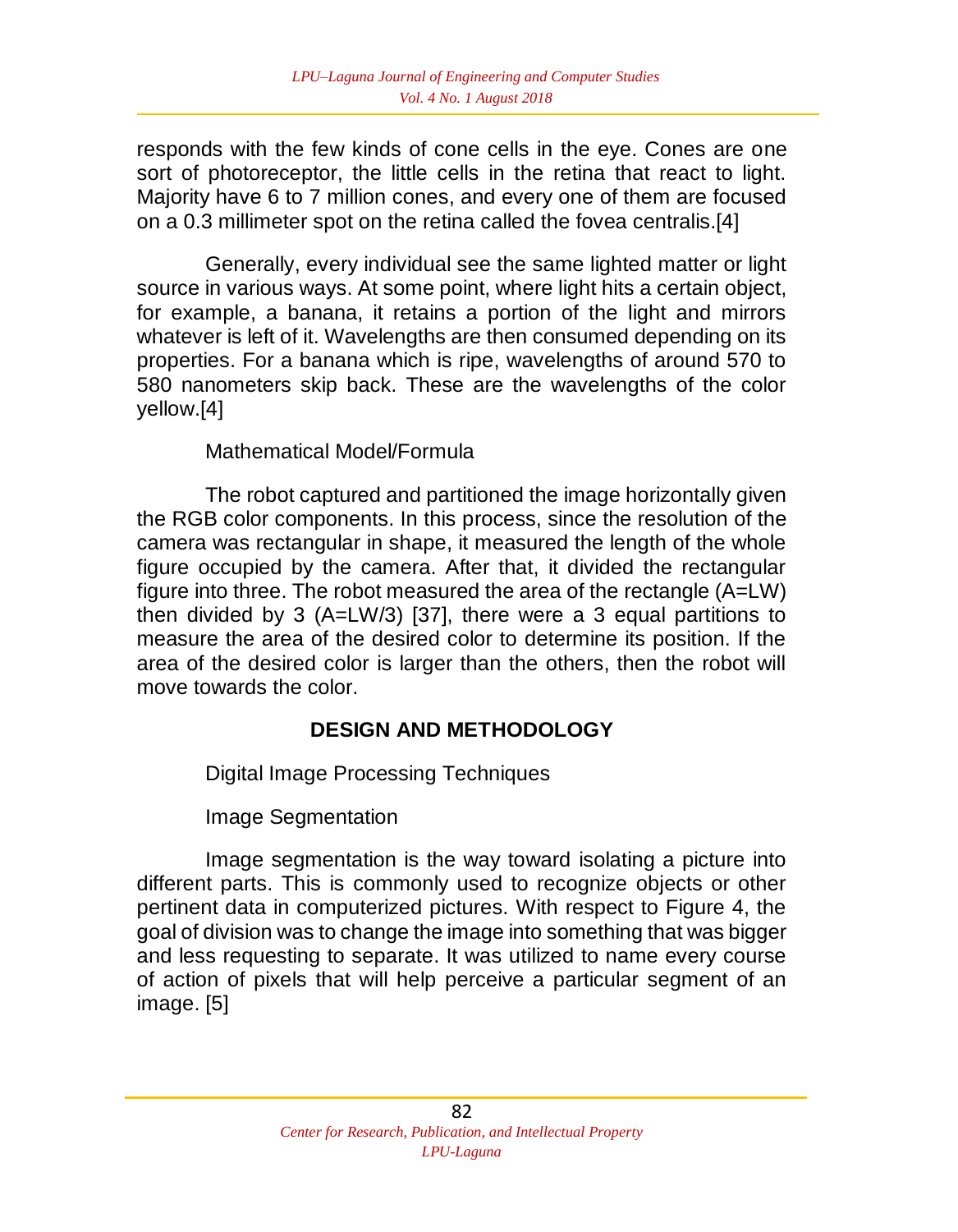### Erosion

Erosion is one of the two fundamental operators in the territory of mathematical morphology, the other being dilation. It is ordinarily connected to binary images, yet there are renditions that work on grayscale images. The fundamental impact of the operator on a binary picture is to disintegrate away the limits of areas of closer view pixels.[6]

### **Dilation**

To compute the dilation of an information image by this organizing component, the researchers considered every one of the background pixels in the input image.[7] The dilation was utilized to take two bits of information as sources of input. The first was the picture to be dilated. The second was an (typically little) arrangement of facilitate focuses known as an organizing component (otherwise called a part). It was the organizing component that decided the exact impact of the expansion on the inputted picture.[7]

# **Conceptual Design (Input/Output)**



**Figure 3**. Conceptual design

Figure 3 above shows the conceptual design of the research where RGB or color coming from the image was required in the input process to be detected by the robot using the camera attached in it. Movements of the robot took place after the detection of color using the application of the algorithm used by the researchers.

*System Architecture*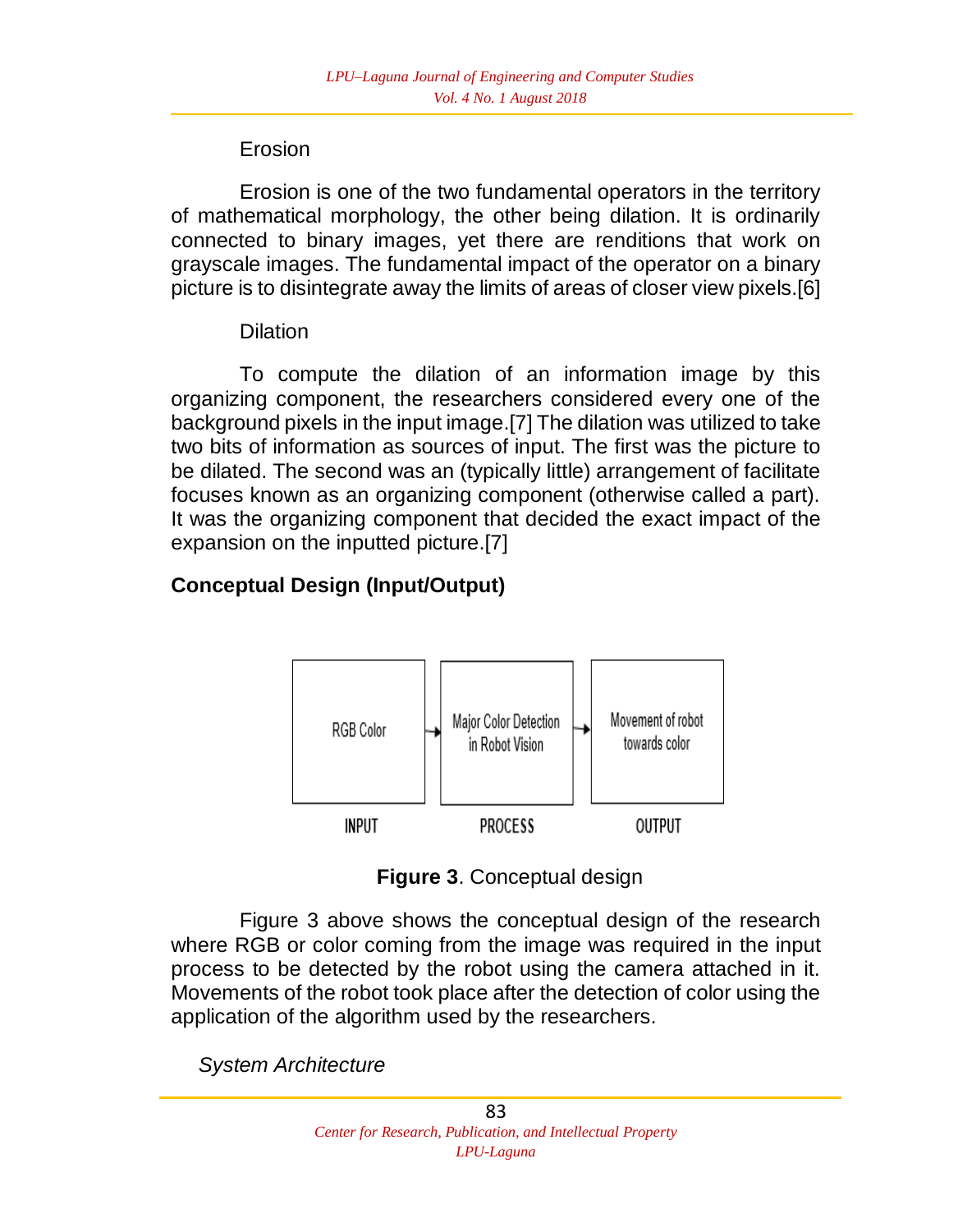

**Figure 4**. System Architecture

*Block diagram*



**Figure 5**. Block Diagram

# *Software Requirements*

This study was tested in linux operating system and later on executed in Raspberry Pi. The algorithm used was built in OpenCV and Python as the programming language. Image and video segmentation, erosion, dilation, and color detection were the digital image processing techniques used.

# *Algorithm*

The first step was to input and check the resolution of the frames of the camera. It scanned the frames, and converted the RGB to HSV to describe colors in more familiar comparison such as color, vibrancy,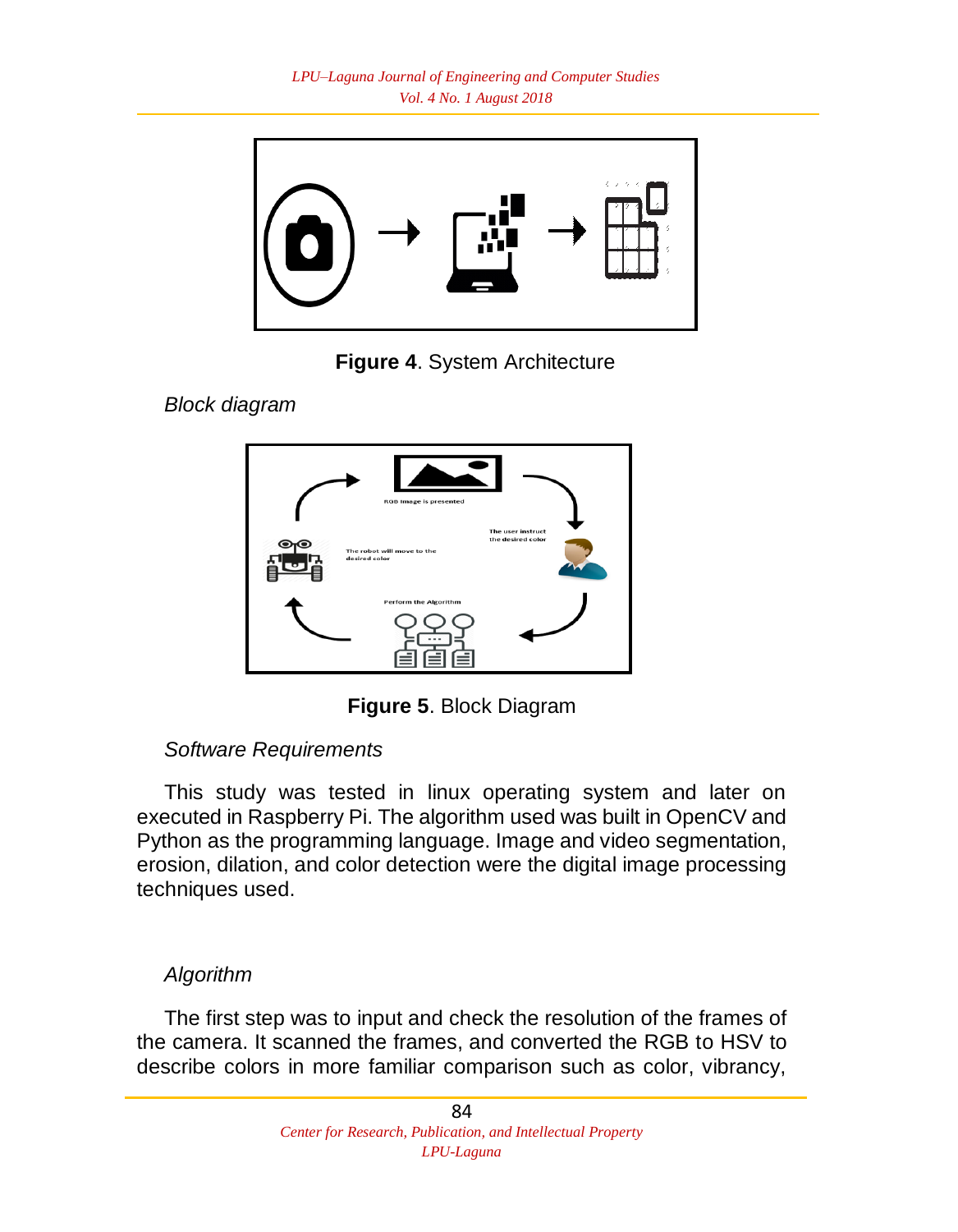and brightness. It used dilation and erosion for removing the noise in colors.

 For the detection of color, an outline was used around the detected color to find the center of the outline. If the robot did not detect any of the color in the left, center, or right, the robot would move backwards until it finds the specific color.

 Next, if the centroid of the detected area is less than or equal to 0.33 of the resolution's width, then the robot would move towards the left.

 If the centroid area detected the color greater than or equal to 0.33 and greater than to 0.66 of the resolutions width, then the robot would move towards the center.

 If the centroid of the area detected the color greater than or equal to 0.66 of the resolutions width, then the robot will move towards the right. If the robot did not detect any color it would move backward.

 If multiple centroids were detected, the priority of the robot was the left-most centroid, because the robot reads the pixels of colors from the left partition going to the right.

 Lastly, if the robot was less than or equal to 0.5 ft. to the color, the robot will go backward. If not, the algorithm is done and have perform the last step.

| <b>RESULT AND DISCUSSION</b> |  |  |  |
|------------------------------|--|--|--|
|------------------------------|--|--|--|

| Table 1: Over-all Success Percentage of Trials |  |  |
|------------------------------------------------|--|--|
|------------------------------------------------|--|--|

| Color                                          | <b>Success</b> | <b>Failed</b> | <b>Success</b><br>Percentage |  |  |
|------------------------------------------------|----------------|---------------|------------------------------|--|--|
| RED                                            | 35             | 5             | 87.50%                       |  |  |
| <b>BLUE</b>                                    | 36             |               | 90%                          |  |  |
| Table 1 continued                              |                |               |                              |  |  |
| <b>GREEN</b>                                   | 34             |               | 85%                          |  |  |
| <b>Success Percentage of All Trials: 87.5%</b> |                |               |                              |  |  |

The proponents did testing for one month. Table 1 above shows the percentage of all the times the red, blue and green was tested. All three colors were tested 40 times. Red worked 35 time resulting to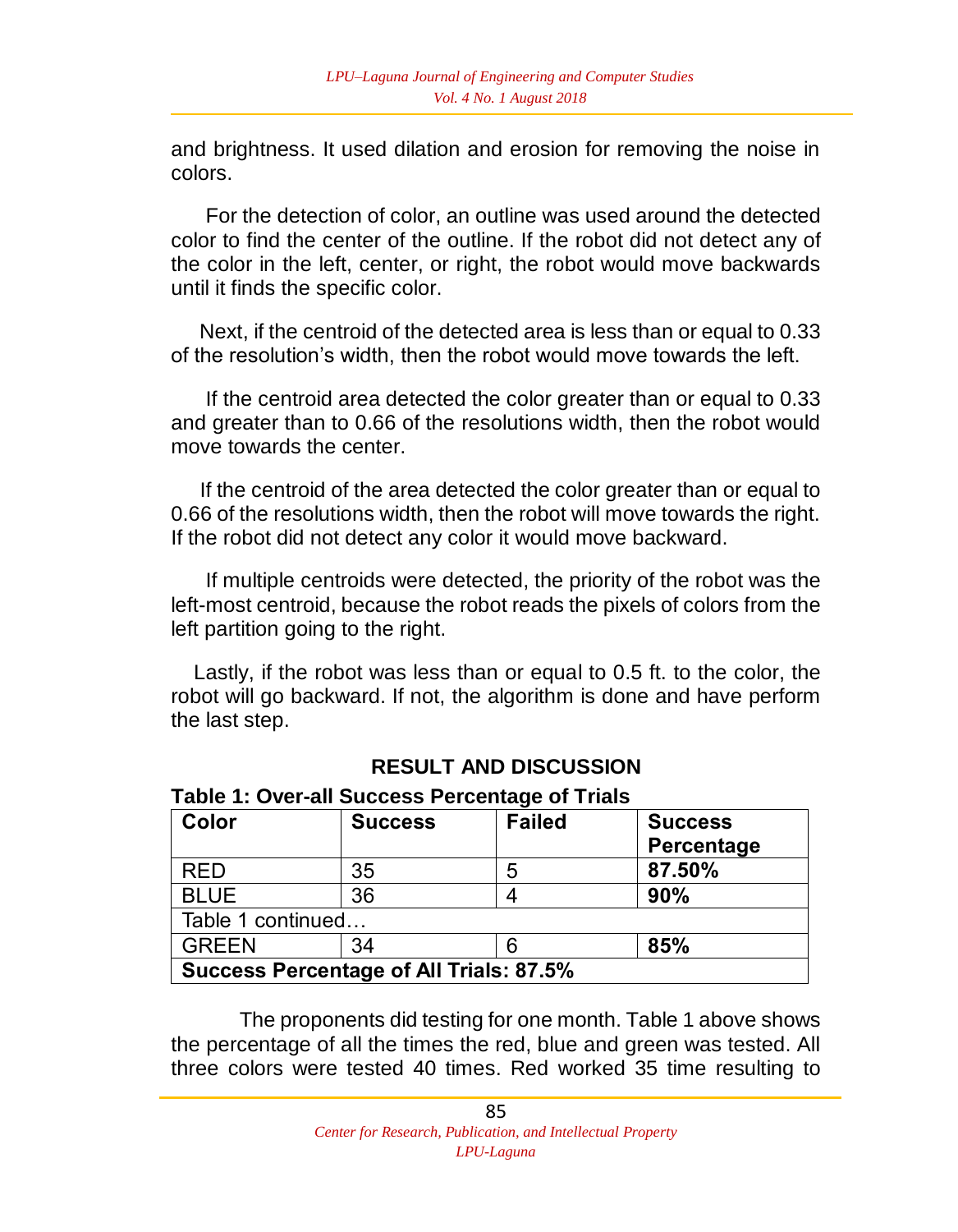87.50% success percentage. Blue worked 36 times resulting to a 90% success percentage. Green worked 34 times resulting to 85% success percentage. The study was completed with a total of 120 tries, which 105 was successful. It led to an 87.5% accuracy.

During the first week of testing, the color red worked 7 out of 10 tries which led it to have a success rate of 70%. Meanwhile, the color green worked 8 out of 10 tries and had an 80% success rate. The color blue also worked 8 out of 10 tries and had the same success rate value. The over-all success percentage for week one was 76.67%. During the first week, the proponents had a problem regarding color boundaries and resolved it by adjusting these boundaries.

During the second week of testing, the color red worked 9 out of 10 times with a success rate of 90%. Meanwhile, the color green worked 8 out of 10 tries and had an 80% success rate. The color blue also worked 8 out of 10 tries and had the same success rate value. The over-all success percentage for week one is 83.33%. During the second week, the proponents had a problem regarding the partitioning of frames and resolved it by agreeing to have only three partitions.

During the third week of testing, the color red worked 9 out of 10 times with a success rate of 90%. The color green worked 9 out of 10 tries and had the same success rate with the color red. While, the color blue worked 10 out of 10 trials and had a value of 100% for its success rate. The over-all success percentage for week one is 90%.

During the fourth and last week of testing, the color red worked 10 out of 10 times with a success rate of 100%. The color green worked 9 out of 10 tries and had a success percentage of 90%. The color blue worked 10 out of 10 tries and had a value of 100% for its success rate. The over-all success percentage for week one is 96.67%.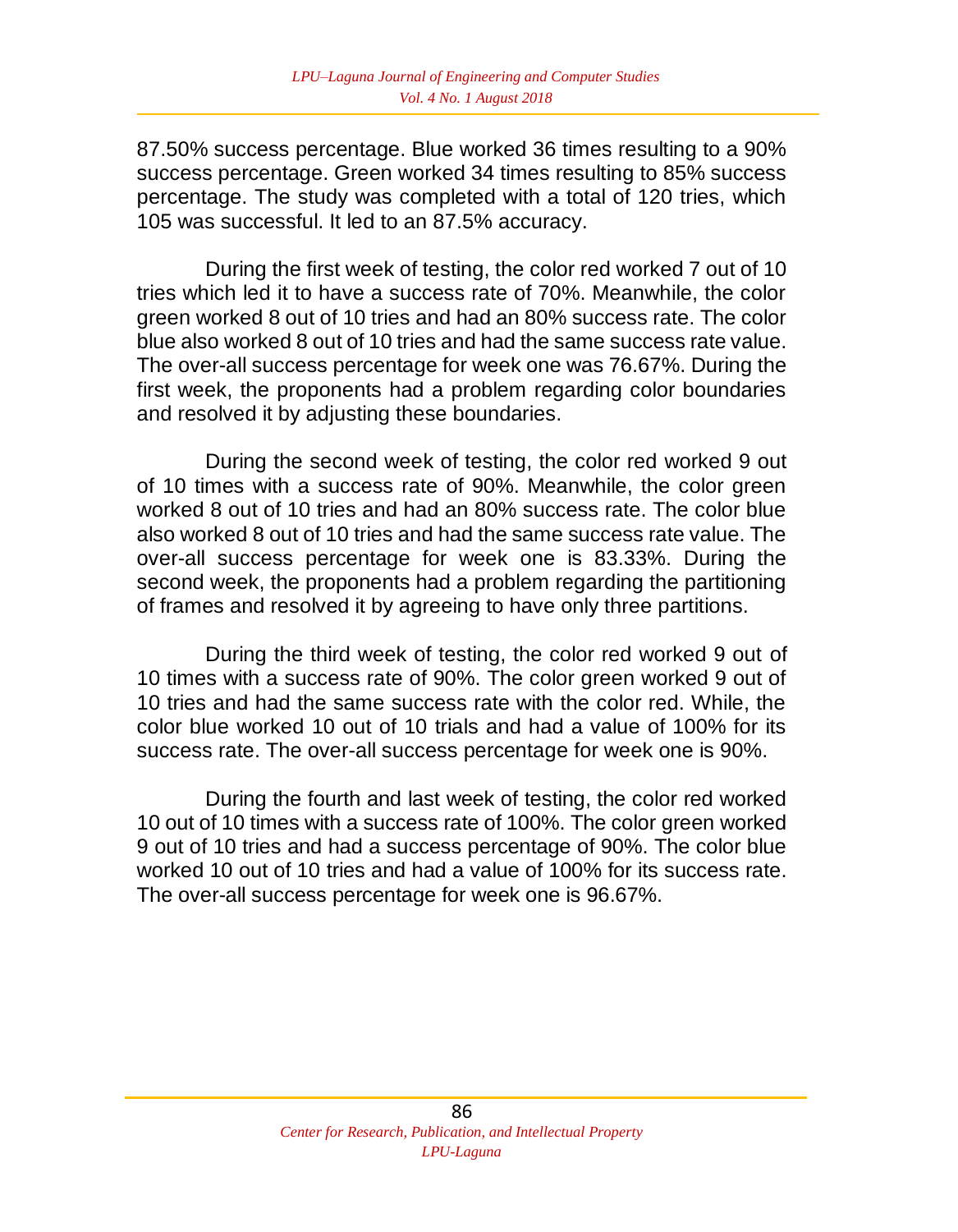

**Figure 6**. Color detection of Blue using objects

Figure 6 above shows the detection of object through the color blue. It will then do an outline and find its centroid. After, it will move towards the color. (See Figure 7)



Figure 7. Testing the movement of the Robot

Engr. Jeffrey Suelto, a graduate of a bachelor degree in Electronics Engineering, a member of the Mechatronics and Robotics Society of the Philippines and also a professor in Lyceum of the Philippines University - Laguna (LPU - Laguna) evaluated the robot and went with the proponents during testing. The robot's accuracy during the time with the expert showed 100%, or went to the right color 5 out of 5 times. The evaluation was conducted in interview form after the testing. Engr. Suelto asked the proponents regarding the frame rate of the robot, if it can be faster. The proponents told him that they need to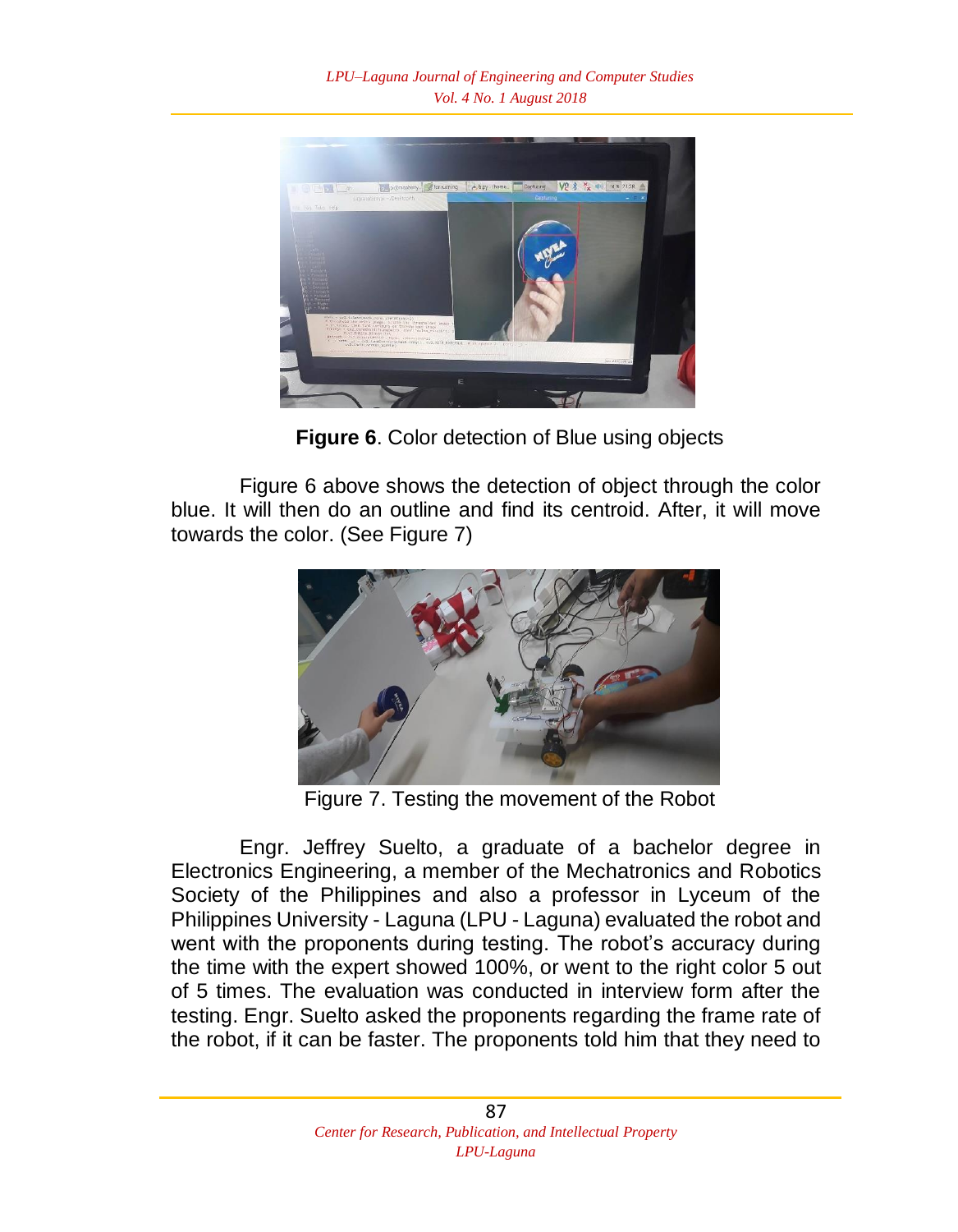have a slower frame rate for the robot to detect the color because if the movement is fast, the image will be blurred.

 Engr. Rey-an Baricanosa, also an Electronics Engineer and Public Relations Officer of MRSP talked about multiple objects with different colors in one partition and how would it affect the motion of the robot. The scope of this research revolved around locating a specific color based on the user. Many colors would tend to make the robot confused. RGB were the only colors involved in this study.

Engr. Makoy Sollester, a graduate of Electronics Engineering and a Design Engineer at Mitsuba Philippines Technical Center Corp., discussed about the factors that can affect the result of the robot's movement. For example, the lighting. The lighting has a big part in considering the image captured by the robot. It will have great effect on the robot itself if the lighting is bad. Next is the scale. For example, two objects with the same color but one is bigger than the other is put in the frame. Object 1 is bigger but is put father away from the camera making it look like object 2 is bigger. As per the study, scale was not a problem because the factor to be determined was directly gotten from the image itself, not considering the size of the actual object.

### **CONCLUSION AND RECOMMENDATIONS**

#### **Summary**

The researchers of the study designed an algorithm that detects any major color between red, green, blue and implementing it in a Roboc (Robot Camera). As the researchers conducted their study, there were a couple of adjustments made, like the partitioning and the color boundaries. One month of testing led the researchers to the current result of the study. With the help of two engineers who have knowledge in robotics, critics and suggestions were made to improve the study. This study can be the basis of other future researchers in this field of color detection and robotics. To achieve that goal, the researchers developed an autonomous robot that moves toward the desired color.

The researchers used digital image processing techniques and algorithms to detect the color and these are the results. According to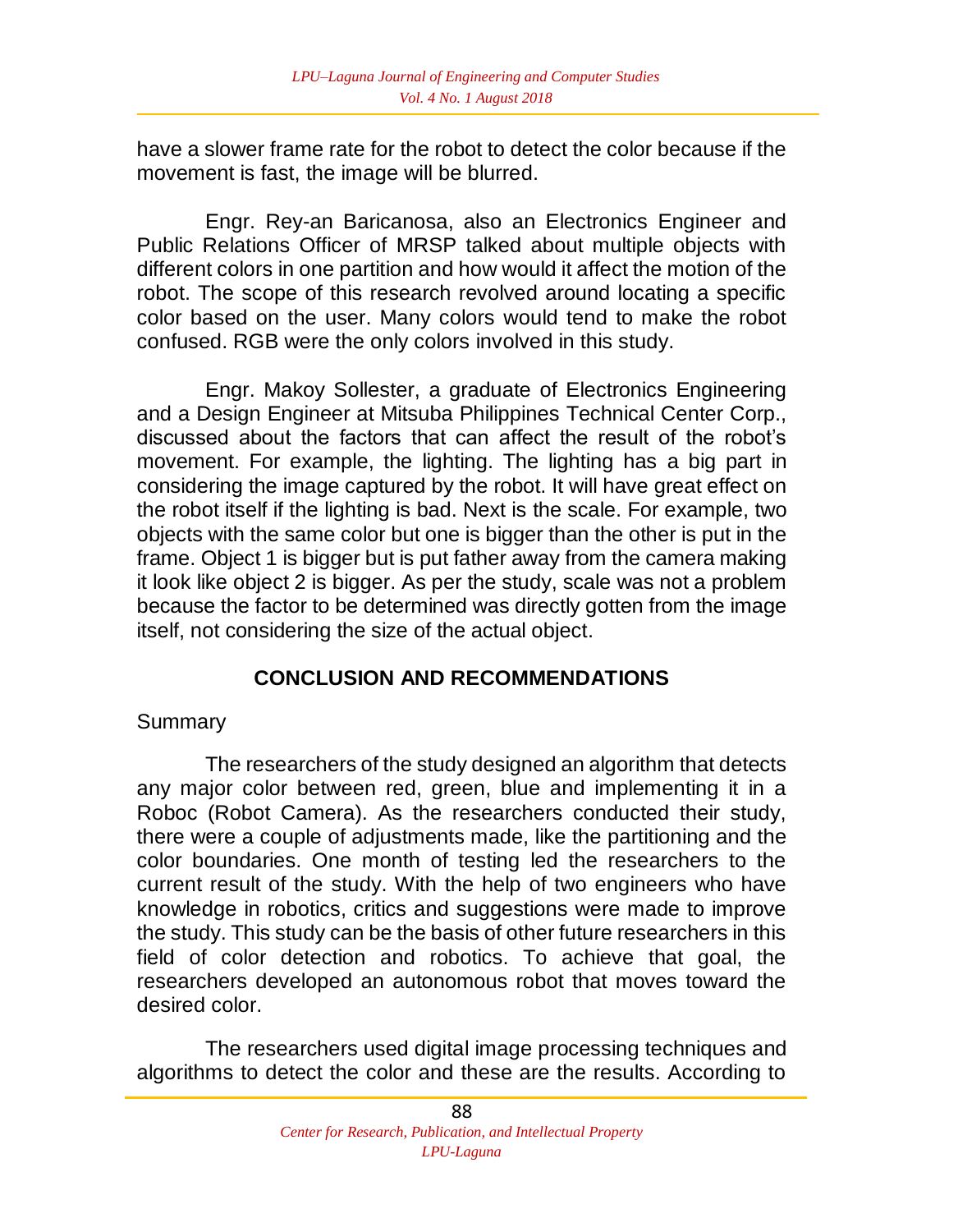the researchers' testing from week one to week four, these are the overall percentage the researchers get for every week: a) week one: 80.95%; b) week two: 83.33%; c) week three: 90%; and d) week four: 96.67%. The results improved every week by adjusting the boundaries in week one, researching and agreeing that the frame must have three partitions only for simpler algorithm and faster running time. For week three and four, the researchers adjust some lighting that affect the range of the color. Due to the adjustment, the researchers improved the accuracy every week until the fourth week.

The researchers finally were able to test the accuracy of the color detection of the ROBOC and the percentages are: red got a 100%; green got a 90%; and blue with 100% for the final week of testing.

### **CONCLUSION**

Through color detection, the researchers were able to design an algorithm in a simple wheeled robot that can move forward, backward, left and right, the detection of the colors red, green, and blue; locate the position of the desired color in the partition; test the accuracy of the robot if it moves towards the specific color; and implement the algorithm made in a robot.

### **RECOMMENDATIONS**

The proponents provide the following recommendations for the future researchers:

1. Provide a higher resolution camera for faster movement and less delay for the robot, the higher the resolution, the more precise the detection of the color of pixels;

2. Use more methodologies and algorithms to implement it to not only RGB, but all colors; and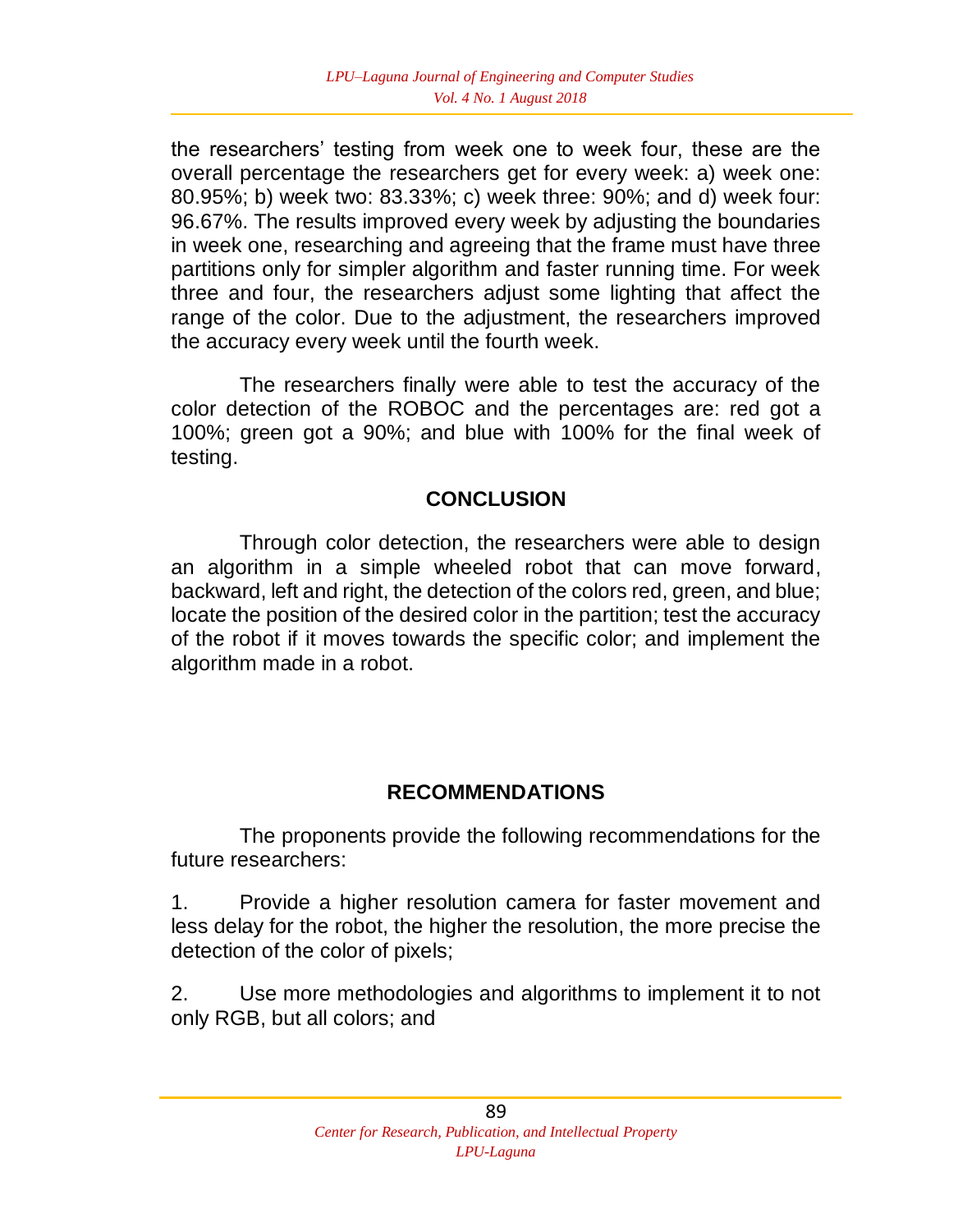3. A solution for the lighting problem that affects the initial image presented on the screen.

Sometimes, after the camera/code warms up, the initial image on the screen is green or yellow depending on the lighting of the place.

# **REFERENCES**

[1] R. Hussin, M. Rizon Juhari, Ng Wei Kang, R.C.Ismail, A.Kamarudin. School of Microelectronic Engineering, University Malaysia Perlis (UniMAP), Pauh Putra Campus0 2600 Pauh Perlis, Malaysia. (2012).

[2] Jianping Fan, David. K. Y. Yau. Member, IEEE, Ahmed. K. Elmagarmid, Senior Member, IEEE, and Walid G. Aref, Member, IEEE. (2001).

[3] Sumer Jabri, Zoran Duric, Harry Wechsler, Azriel Rosenfeld. Department of Computer Science George Mason University Fairfax, VA 22030. Center for Automation Research University of Maryland.

[4] https://homepages.inf.ed.ac.uk/rbf/HIPR2/dilate.htm

[5] https://www.mathworks.com/discovery/imagesegmentation.html

[6] https://homepages.inf.ed.ac.uk/rbf/HIPR2/erode.htm

[7] https://homepages.inf.ed.ac.uk/rbf/HIPR2/dilate.htm